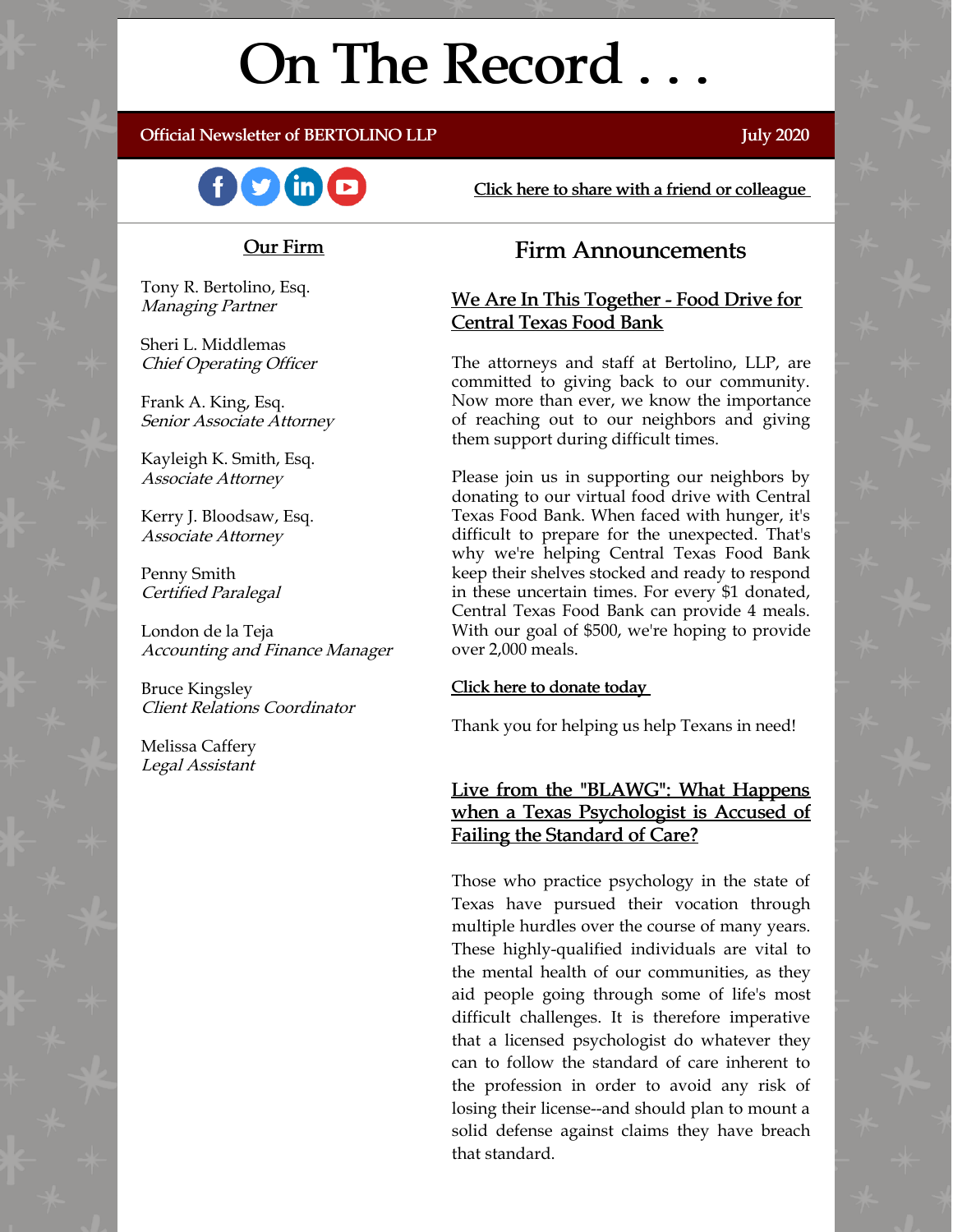Read more at our **[BLAWG](https://www.belolaw.com/posts/how-sunset-works-in-texas/)** to find out more!



## Board and Agency Updates

In response to the ongoing Covid-19 pandemic, the State Office of Administrative Hearings issued some of the following guidelines for Phased re-opening.

Judges will use all reasonable efforts to conduct proceedings remotely, unless, upon a showing of good cause, the use of telephone or videoconference is not feasible for a particular hearing or that justice requires that the parties be permitted to appear in person.

Judges will conduct any in-person proceedings according to the Emergency Orders issued by the Chief Administrative Law Judge and guidance issued by the Office of Court Administration regarding social distancing, maximum group size, and other restrictions and precautions, including:

- Lawyers, parties, and witnesses may be required to wait outside of SOAH's facilities until their hearing is called.
- Attendance may be limited to 10 persons including SOAH personnel, and all attendees will be expected to follow social-distancing standards announced by the ALJ as a matter of decorum.
- Parties to in-person proceedings should wear face coverings where possible and, to the extent hard-copy exhibits need to be presented, parties should anticipate using sanitizer and/or wearing gloves as protective measures for handling documents.

All pleadings and exhibits will be pre-filed electronically at least 10-days before the hearing, or as required by the judge, unless there is good cause for not doing so. Self-represented parties who are unable to file documents electronically are allowed to submit documents by mail, hand